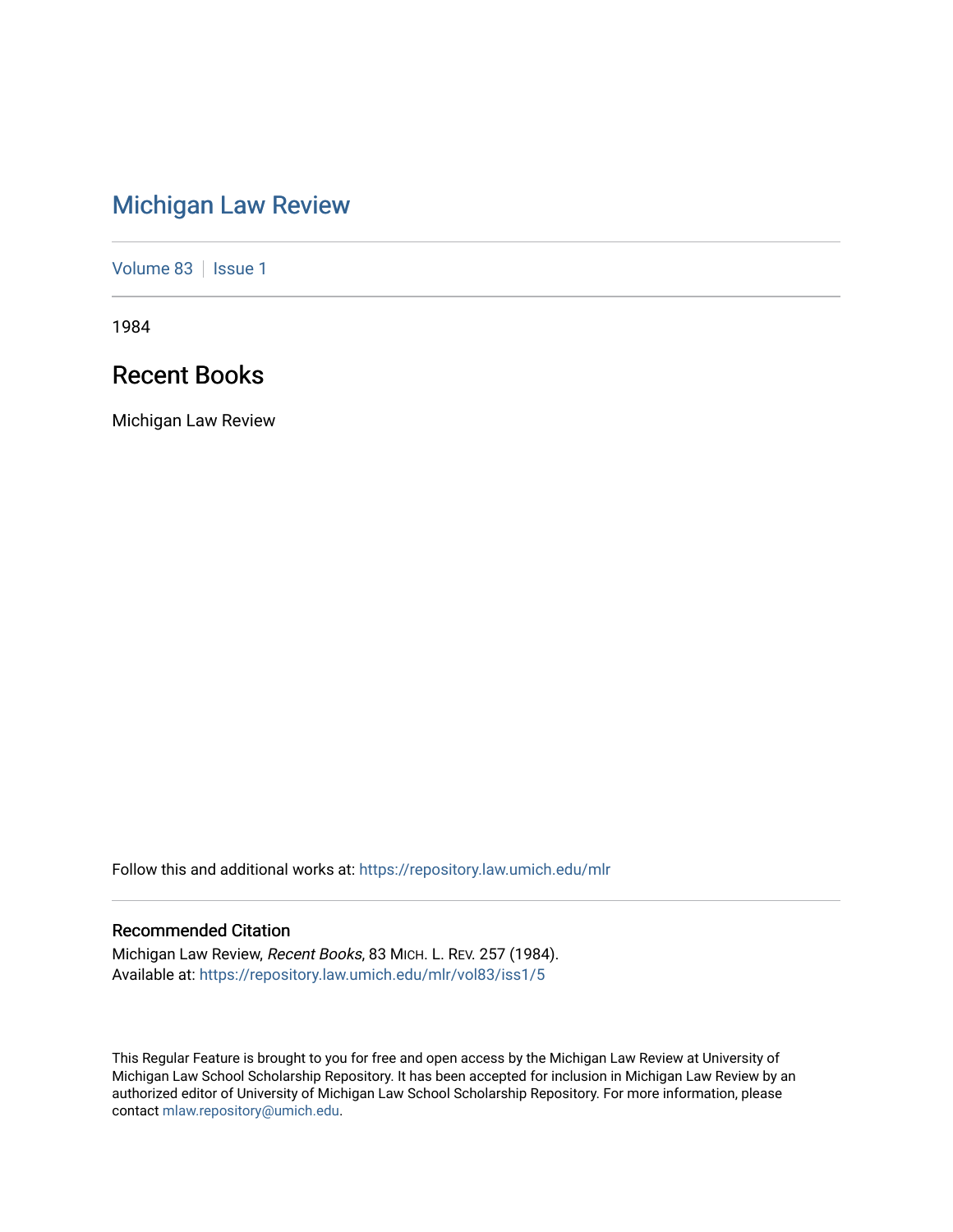## BOOKS RECEIVED

## *BANKS AND BANKING*

BANKING LAW: TEACHING MATERIAIS. (2d ed.) By *Edward L. Symons, Jr.* & *James J. White.* St. Paul: West. 1984. Pp. xiii, 993.

### *BIBLIOGRAPHY*

NOVEL VERDICTS: A GUIDE TO CoURT-ROOM FICTION. By *Jon L. Breen.* Metuchen, N.J.: Scarecrow Press. 1984. Pp. xiii, 266. \$18.50.

#### *CANADA*

A CENTURY OF CRIMINAL JUSTICE: PER-SPECTIVES ON THE DEVELOPMENT OF CANA-DIAN LAW. By *Martin L. Friedland.*  Toronto, Canada: Carswell. 1984. Pp. xxii, 245. \$32.50 Can.

## *CONFLICT OF LAWS*

THE CoNFLICT OF LAWS. (3d ed.) By *J.H. C. Morris.* London, England: Stevens & Sons. 1984. Pp. xxxix, 544. \$35.75. [Available from Carswell Legal Publications, 2330 Midland Ave., Agincourt, Canada MIS 1P7.]

#### *CONSTITUTIONAL CONVENTIONS*

PROPOSED PROCEDURES FOR A LIMITED CONSTITUTIONAL CONVENTION. Washington, D.C.: American Enterprise Institute for Public Policy Research. 1984. Pp. 40. Paper.

#### *CONSTITUTIONAL LAW*

THE CONSTITUTION: THAT DELICATE BALANCE. By *Fred W. Friendly* & *Martha J.H. Elliott.* New York: Random House. 1984. Pp. xii, 339. \$17.95.

#### *COURTS*

THE ROLE OF CoURTS IN AMERICAN SOCI-ETY. The Final Report of the Council on the Role of Courts. *Jethro K. Lieberman,* principal editor. St. Paul: West. 1984. Pp. xiii, 171. Paper.

#### *CREDIT*

CREDIT CONTROLS: SHOULD WE REVIVE AND EXPAND THEM? Washington, D.C.: American Enterprise Institute for Public Policy Research. 1984. Pp. 46. Paper.

## *CRIMINAL PROCEDURE*

INSIDE PLEA BARGAINING: THE LAN-GUAGE OF NEGOTIATION. By *Douglas w. Maynard.* New York: Plenum Press. 1984. Pp. xiii, 257. \$29.50.

LIFE IN THE BALANCE: PROCEDURAL SAFEGUARDS IN CAPITAL CASES. By *Welsh S. White.* Ann Arbor: University of Michigan Press. 1984. Pp. viii, 289. \$19.95.

## *DAMAGES*

CoMPENSATION AND SUPPORT FOR ILL-NESS AND INJURY. By *Donald Harris, Mavis Maclean, Hazel Genn, Sally Lloyd-Bostock, Paul Fenn, Peter Corfield* & *Yvonne Brittan.*  New York: Clarendon Press/Oxford University Press. 1984. Pp. xix, 412. \$34.95.

## *DISCRIMINATION*

A CLOSER LOOK AT COMPARABLE WORTH: A STUDY OF THE BASIC QUESTIONS TO BE ADDRESSED IN APPROACHING PAY EQUITY. By *Robert E. Williams* & *Lorence L. Kessler.* Washington, D.C.: National Foundation for the Study of Equal Employment Policy. 1984. Pp. ix, 84. Paper, \$15.

### *ECONOMICS*

MICROECONOMIC CoNCEPTS FOR ATTOR-NEYS: A REFERENCE GUIDE. By *Wayne c. Curtis.* Westport, Conn.: Quorum Books. 1984. Pp. xvi, 153. \$29.95.

READINGS IN THE EcONOMICS OF LAW AND REGULATION. Edited by *A.L Ogus* & *CG. Veljanovski.* New York: Clarendon Press/Oxford University Press. 1984. Pp. x, . 361. Cloth, \$34.50; paper, \$18.95.

## *ENVIRONMENTAL LAW*

TOXIC TORTS: PROPOSALS FOR COMPEN-SATING VICTIMS OF HAZARDOUS SUB-STANCES. Washington, D.C.: American Enterprise Institute for Public Policy Research. 1984. Pp. 32. Paper.

## *EVIDENCE*

EYEWITNESS TESTIMONY: PSYCHOLOGI-CAL PERSPECTIVES. Edited by *Gary L. Wells*  & *Elizabeth* F. *Loftus.* New York: Cambridge University Press. 1984. Pp. x, 374. \$39.50.

PRINCIPLES OF EVIDENCE. By *Irving Younger* & *Michael Goldsmith.* Minneapolis: National Practice Institute. 1984. Pp. xii, 859.

## *FREEDOM OF RELIGION*

RELIGION AND THE CONSTITUTION. Forum held May 22, 1984, John Charles Daly, moderator. Washington, D.C.: American En